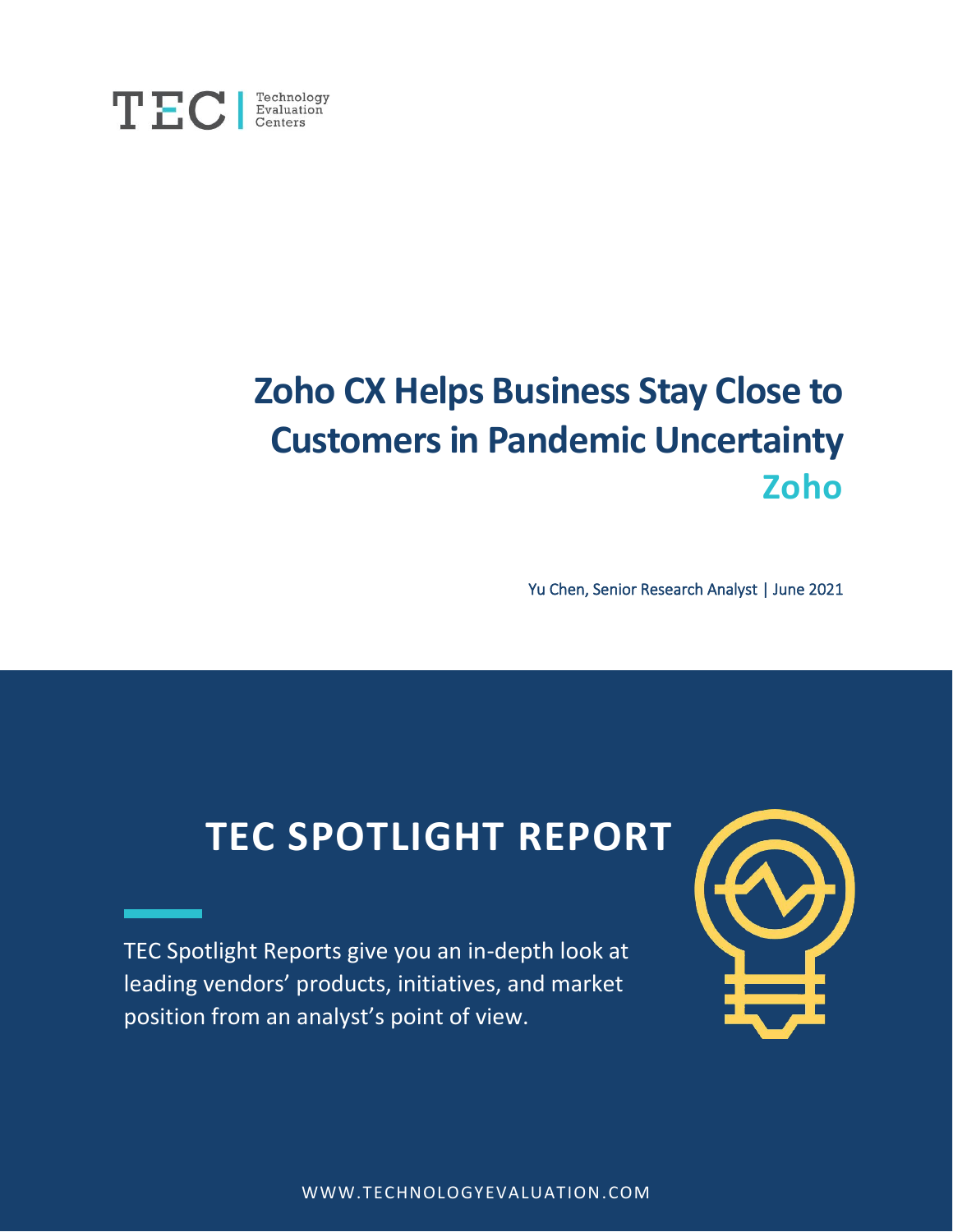# **Zoho CX Helps Business Stay Close to Customers in Pandemic Uncertainty**

# **Table of Contents**

## <span id="page-1-0"></span>**The Challenges**

The year 2020 was a peculiar year by many standards. The increased digitization efforts of businesses worldwide were aligned with the enhanced adoption of advanced industrial and consumer technologies to produce a more effective connection between brands and their consumers—and then came COVID-19.

To call the impact of COVID-19 on global business "severe" would be an understatement. The pandemic has had devastating consequences on the economy overall.

We are witnessing an economic setback on a global scale—one that hasn't been seen for generations. Normal business activities that we have long taken for granted have been thrown off the rails almost overnight, due to lockdowns, isolations, and quarantine requirements. While navigating through this global economic turmoil, small and large businesses alike are seeking innovative customer technologies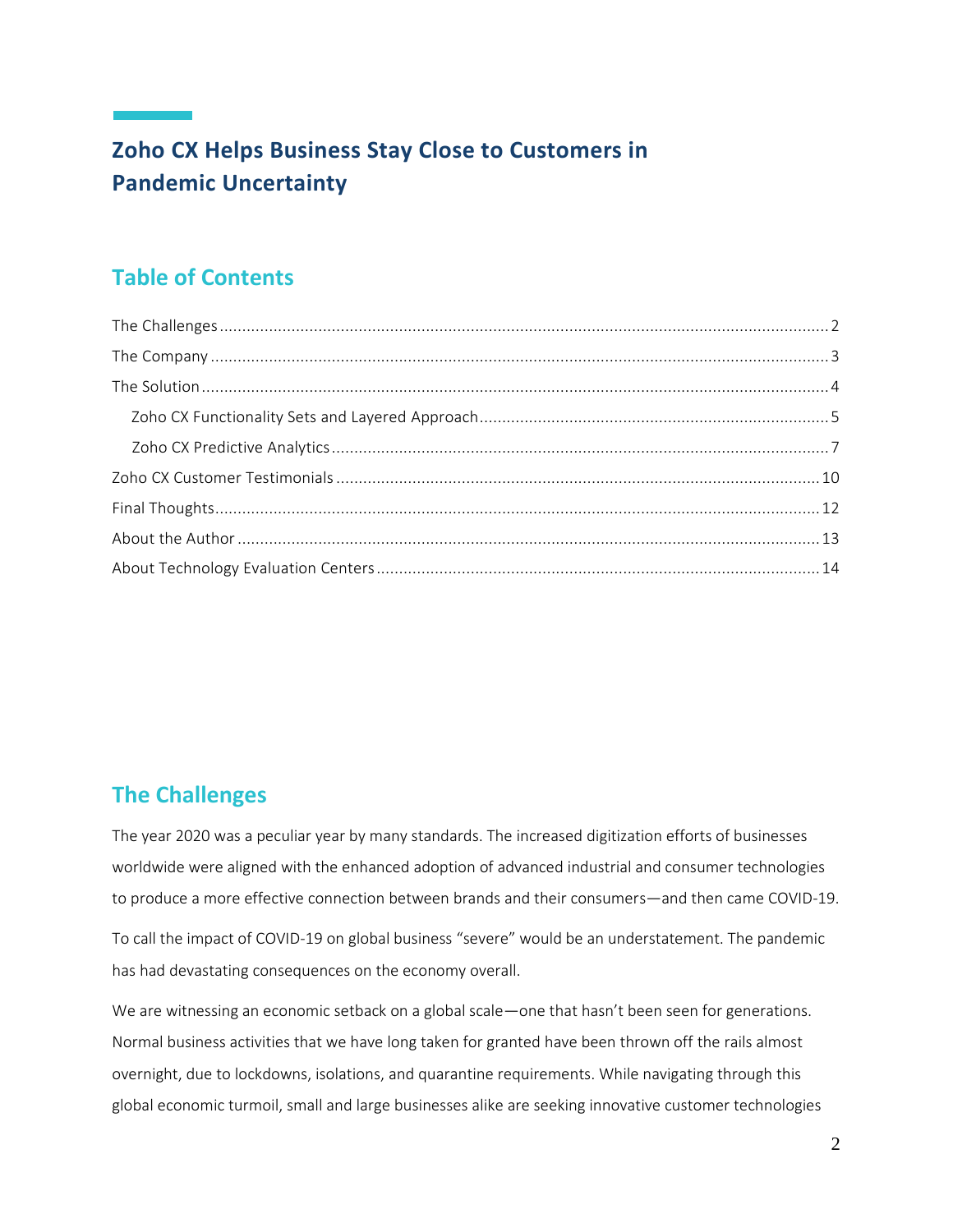that can provide them with a structured approach that extends beyond the traditional interaction methods to enable their brands to identify and create a new type of consistent experience journey.

During this rough time with distancing and other measures in effect, companies are presented with a unique set of challenges when re-evaluating customer strategies for their brands:

- 1. Is there a customer solution that supports my core business activities to fuel customer interactions and to minimize the impact of distancing?
- 2. Will this solution work seamlessly with my legacy and bespoken applications in production, back office and front end, without me putting in too much data management efforts?
- 3. Will this solution also make my internal customers—that is, my work-from-home employees happy?
- 4. And last but not least: is it affordable?

With consumer expectations rapidly changing during this pandemic context, visionary brands want to create a more effective feedback loop to ensure they are: capturing consumers' near-real-time perception of their product or service; staying closer and closer to their customers; and maintaining a more embracing digital brand journey that is personalized for customers. The ultimate goal is to continuously improve and deliver consistent, meaningful customer experiences.

## <span id="page-2-0"></span>**The Company**

For 25 years Zoho has grown organically from a network management application developer to become a global CRM solution provider that is trusted by 60 million users worldwide. In its path of growth, Zoho has built more than 50 business applications, with everything built bootstrap and from the ground up. It is the only enterprise software solution provider I know of that has expanded its business without any acquisitions or mergers.

As of early 2021, Zoho had extended its global footprint to more than 180 countries. The vendor's global customer community is supported by a completely connected ecosystem managed by more than 9,000 Zoho employees and thousands of solution implementation partners. The company operates physical locations and data centers on all continents. Even though as a private corporate Zoho doesn't reveal its financial information, one statistic indicates this company has been growing above the industry average rate: Zoho had around 4,000 employees in early 2018 when I first reviewed their new launch—Zoho One. By 2021, that employee count had grown by 2.25 times.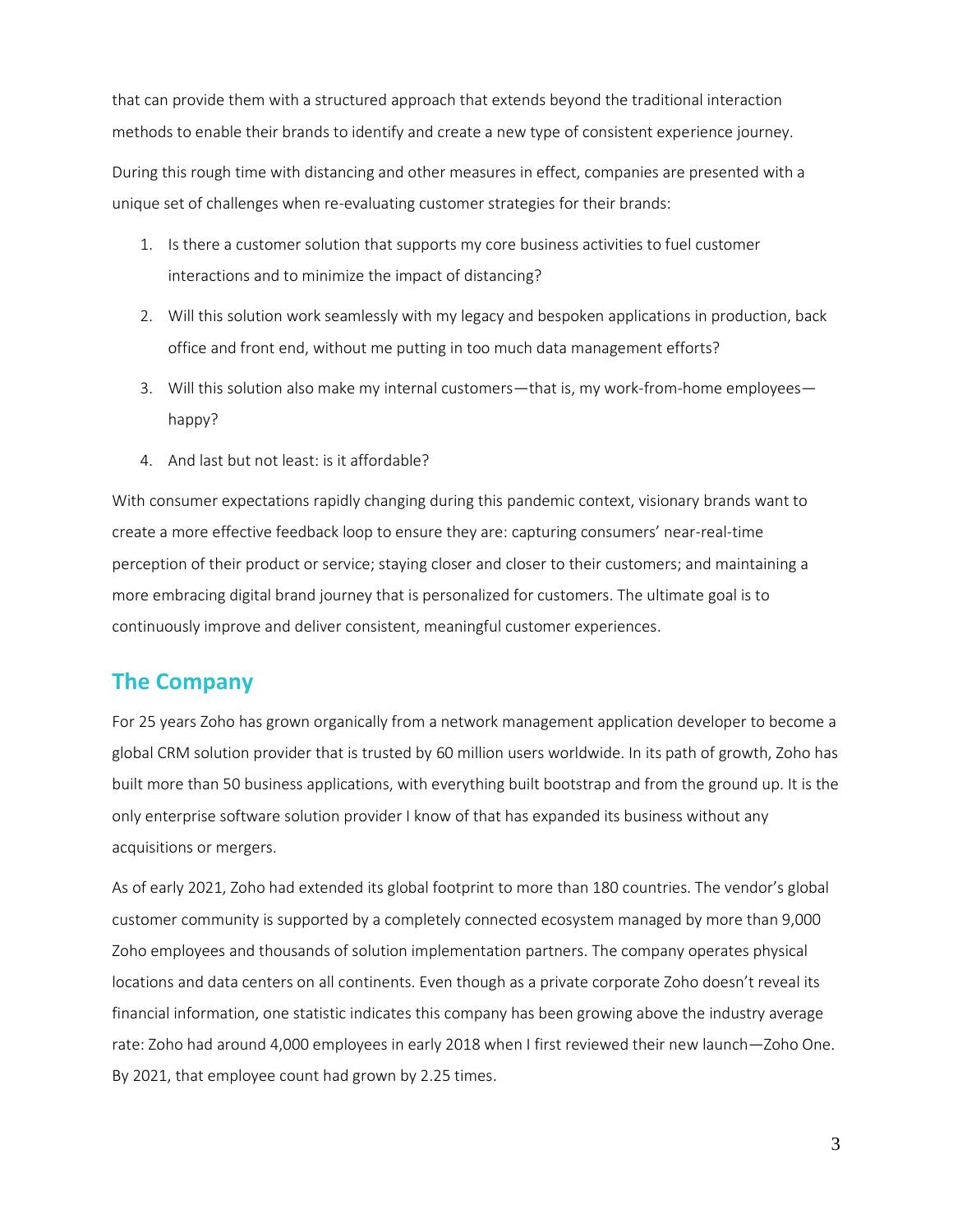## <span id="page-3-0"></span>**The Solution**

One common feedback we captured from customer relationship management (CRM) software users is that while traditional CRM software may manage the customer well, including the customer's common profile, transaction information, and support requests, it falls short of managing the relationship side of the business well. Needless to say, most of the traditional CRM solutions on the market today are transaction oriented, rather than experience driven. CRM software providers also see this reality and, as a result, customer experience has become a hot frontier in CRM software development and is now regarded as the last missing piece of a complete customer relationship enabler.

In 2014 Zoho launched the Zoho CX Platform with the introduction of Zoho CRM Pus, a unified customer experience platform to deliver an exceptional experience to every customer across all stages of their lifecycle and convert them into brand advocates. Zoho CX is designed to provide a personalized and unified customer experience from a single-source platform, from where all internal resources—including the sales force, field service force, marketing, customer support, and back-office operations teams—can work as one team to provide contextual, consistent interactions with each customer.



Figure 1. Zoho's View of Customer Experience Lifecycle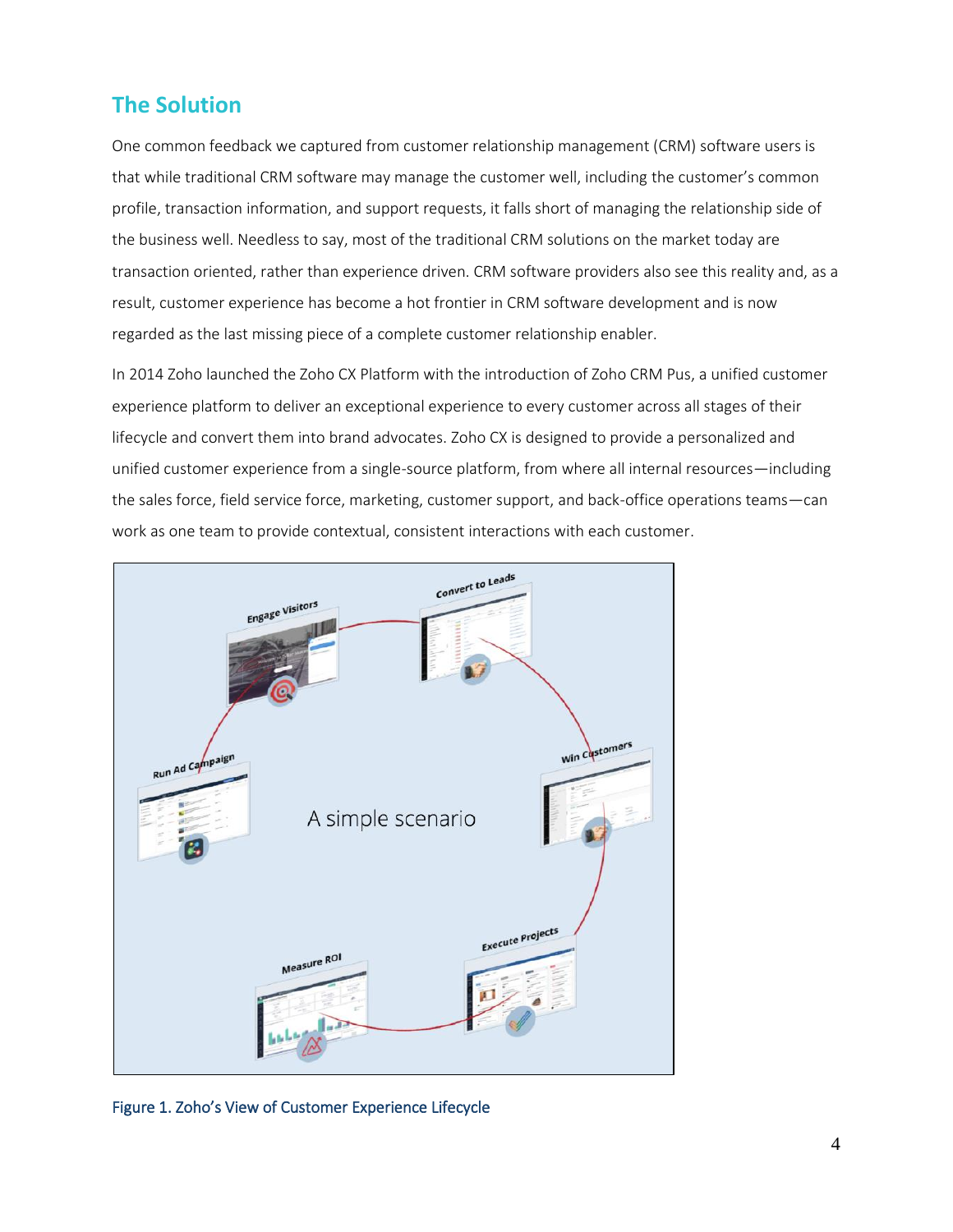More than six years into the market, Zoho CX has seen consistent year-over-year (YoY) growth in both revenue and profit. The top industries quickly adopting Zoho CX include health care, life sciences, education, retail, and financial services.

### <span id="page-4-0"></span>*Zoho CX Functionality Sets and Layered Approach*

The Zoho CX platform encompasses a group of functional applications that address the following key customer engagement touchpoints (figure 1):

- $\triangleright$  Advertisement campaigns and social marketing
- ➢ Real-time customer engagement
- ➢ Sales leads enrichment
- $\triangleright$  Sales process automation
- ➢ Customer feedback capture
- $\blacktriangleright$  Help desk
- ➢ Deep analytics involving AI-generated customer sentiment information

The Zoho CX platform is not a single stock-keeping unit (SKU) license, but rather a solution stack with service that can be subscribed to independently or as a subset of Zoho One, enabling customers to customize their solution mix to deliver highly personalized experiences to their customers. It uses a layered solution structure approach, enabling managing traditional customer transactions with the Application Layer and performing relational or customer sentiment analysis with the Personalization Layer. These two functional layers then work co-dependently on top of a contextual data platform, the CX Platform Layer, and all three layers function together by relying on Zoho's global cloud infrastructure, the Infrastructure Layer (figure 2).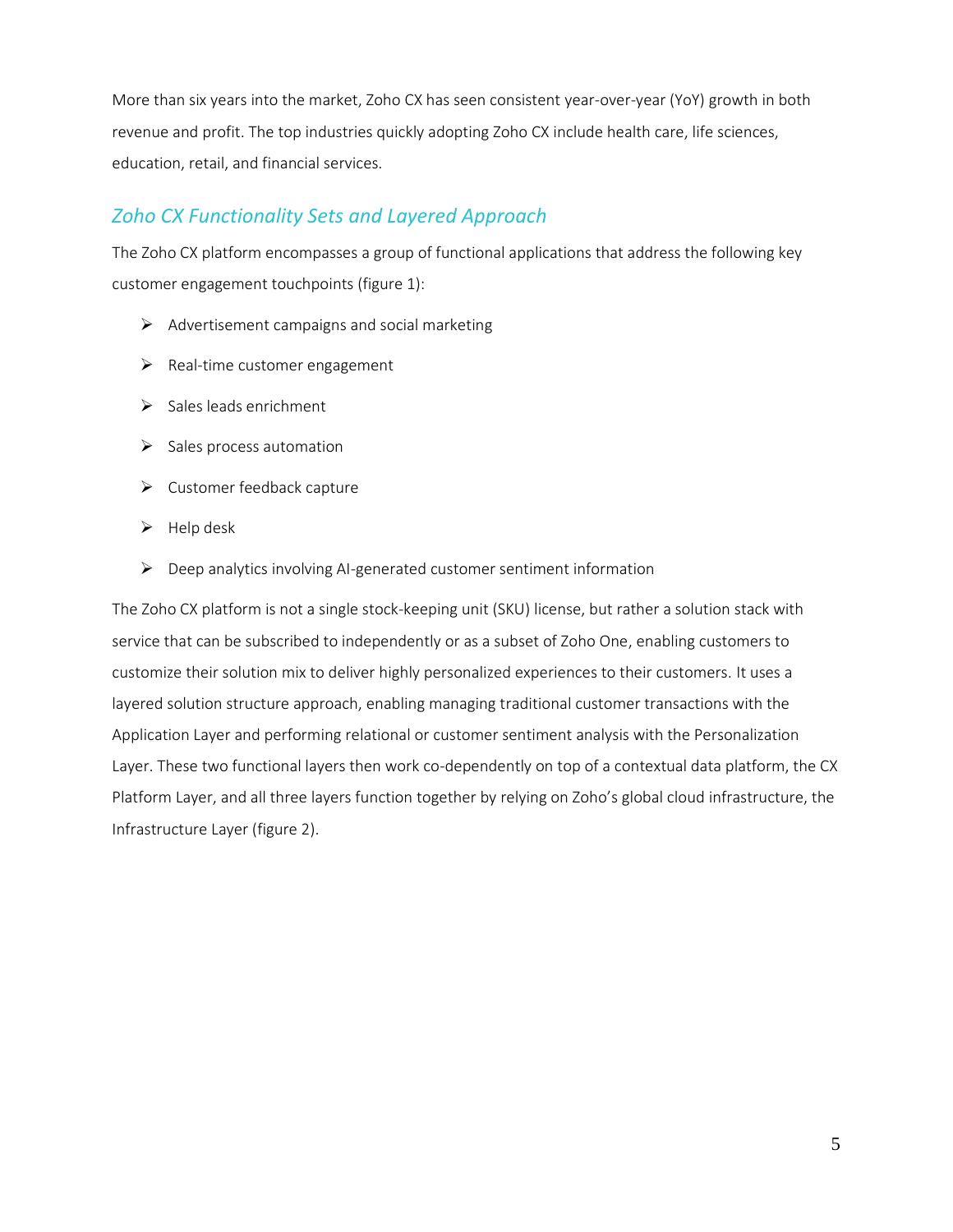

#### Figure 2. Zoho CX Technology

The Zoho CX Application Layer contains most of the up-front CRM transactional management functionalities, such as salesforce automation, marketing automation, customer support, POS, and ecommerce. Shortly, customers seeking extended CRM capabilities will also find specific applications such as field service management (FSM) and config, price, and quote (CPQ) in this layer. These industry-specific applications may not be as sophisticated and capable as their complete-suite peers, such as IFS FSM, ServiceMax, or Click Field Service Edge, but they do provide fundamental FSM and CPQ capabilities that companies require for their brands.

The Personalization Layer in the Zoho CX platform deserves special consideration (figure 3).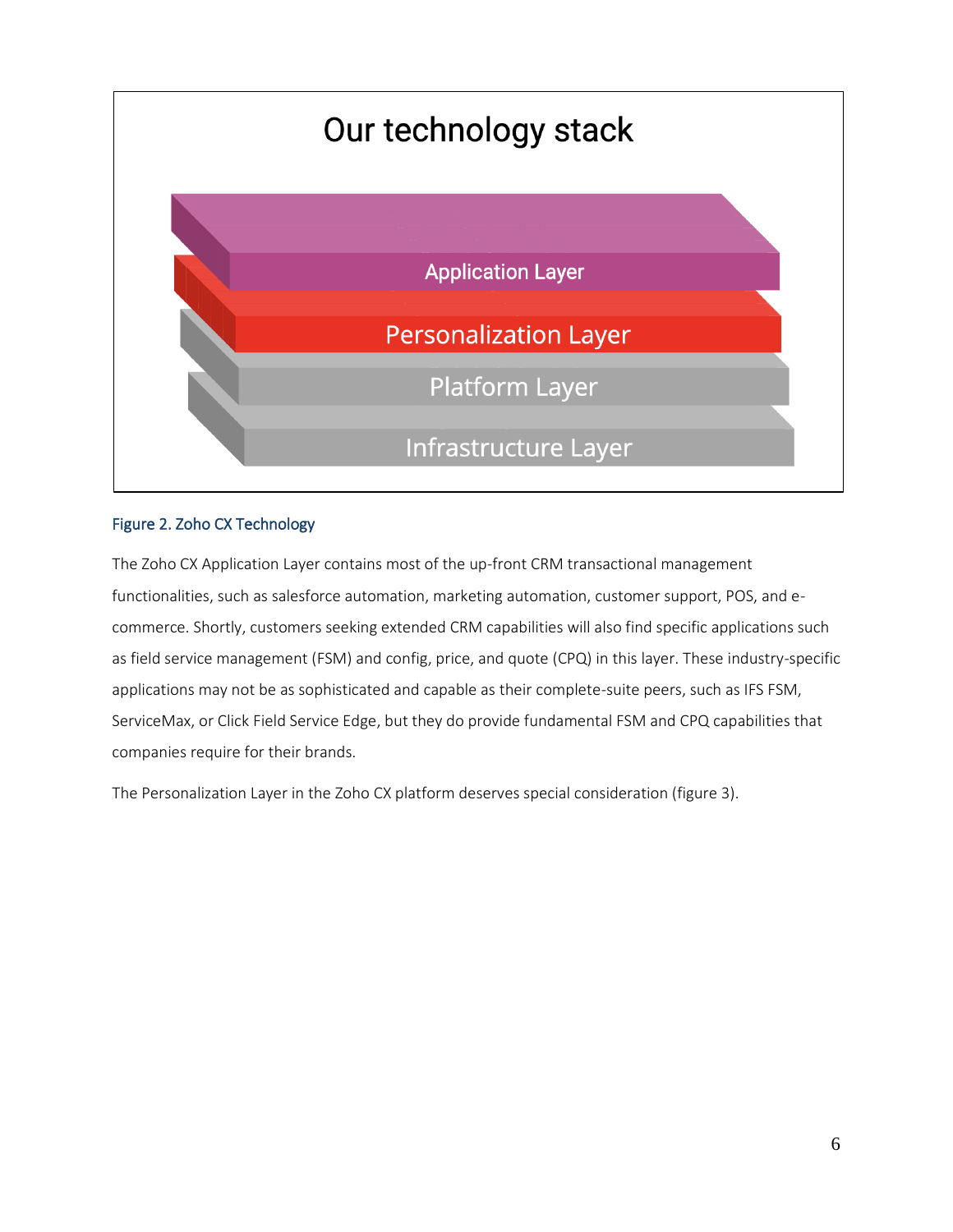

#### Figure 3. Zoho CX Personalization Layer

The applications that reside in this layer are the key differentiators that set Zoho CX apart from many peer CRM solution providers.

### <span id="page-6-0"></span>*Zoho CX Predictive Analytics*

One of the key indicators for a system to be able to deliver a truly consistent customer experience is this system's capability to handle contextual customer data, or in simple language, provide a 360-degree view of the customer.

Zoho CX platform apps capture customer contextual data from three data categories:

- 1. Static customer profile data—such as the customer's product or service preferences, privacy requirements, and demographics.
- 2. Dynamic conversational data captured at customer interaction touchpoints—such as email, phone, and chat records; real-time web behavior; documents consumed; product pages searched; survey feedback; and furthermore, the customer's social media feeds mentioning the brands and the products.
- 3. Dynamic customer transaction data—such as current purchases and history, product or service categories, purchase frequency, point-of-sale (POS) activities, and customer monetary value updates.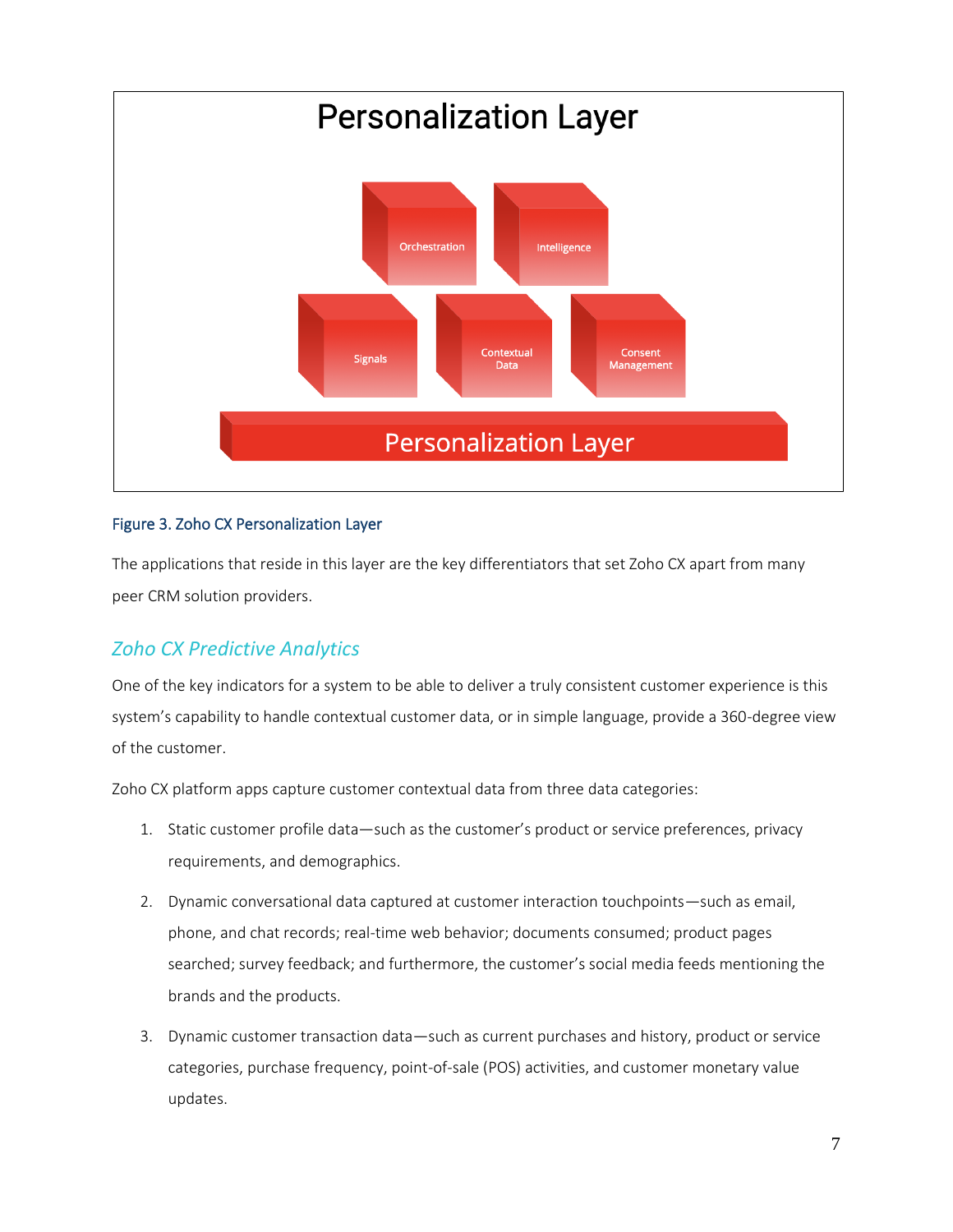Figure 4 shows an example of how the Zoho CX platform creates a snapshot of a customer's real-time web activity to identify sales signals on a mesh-up interface.



#### Figure 4. Customer Context in Web Sales Scenario

It's been a dream of all brands to have that wide array of customer data in a single system. However, this almost all-inclusive customer data input capability brings a natural and logical challenge: when you have such a deluge of customer data, how do you extract meaningful customer insights from so many data points?

The solution put forward by Zoho CX is one of the CRM industry's best deep analytics tools that is natively designed to slice and dice customer intelligence data. There are many robust business intelligence tools in the marketplace, but very few were like Zoho CX BI, which from the outset was developed for supporting customer experience enrichment. This specific reporting and analytics capability is another differentiator that sets Zoho CX ahead of the competition curve.

The Zoho CX business intelligence function layer provides deep customer information analytics and enables the user to view customer insights across the sales, marketing, and customer support fronts. Zoho CX users can set key performance indicators (KPIs) and anomaly alerts and let the system generate sentiment analysis, capture interest or sales signals, or even determine the best time or best channel to contact the customer (see figures 5 and 6).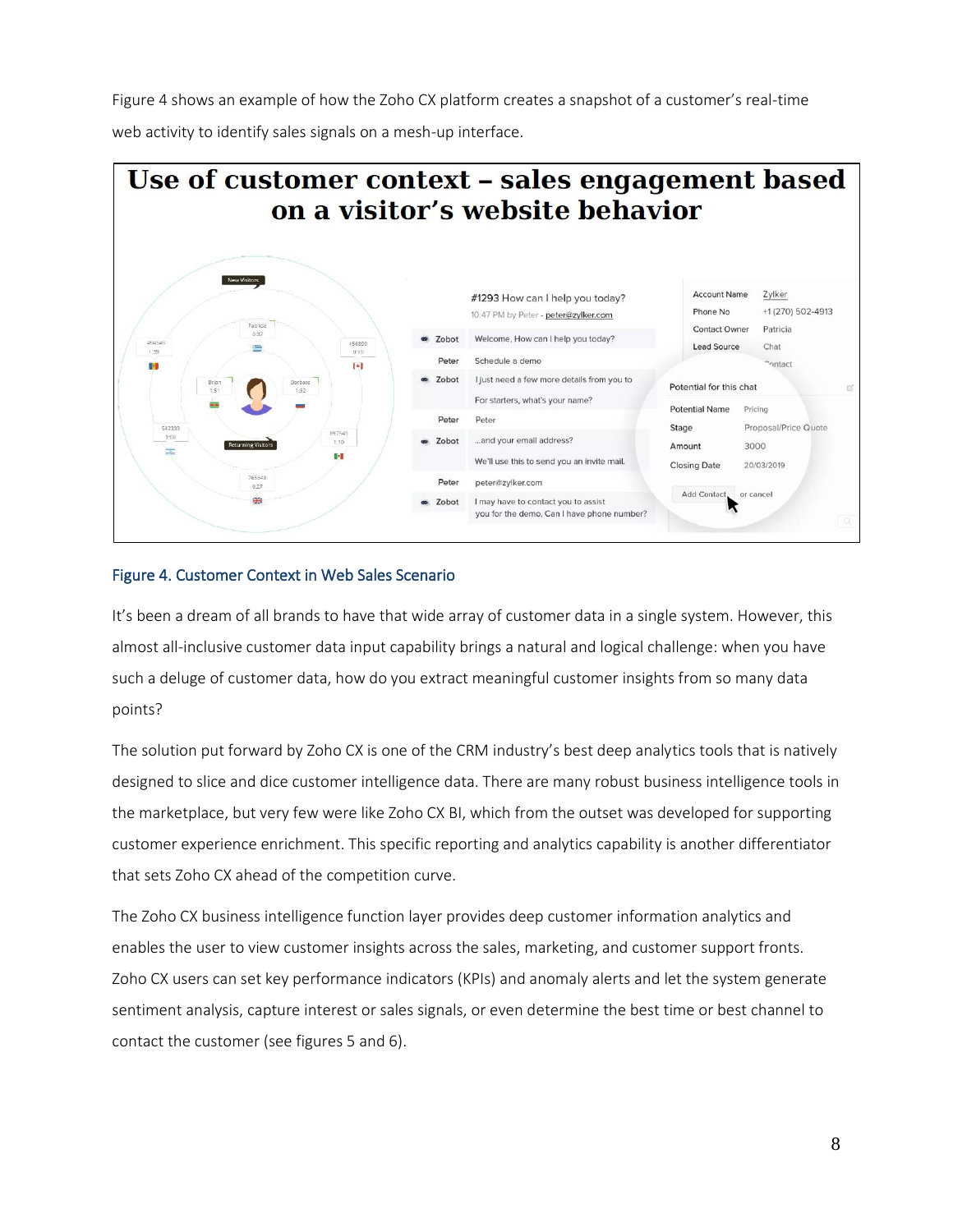

#### Figure 5. Zoho Zia Customer Analytics

| $\equiv$<br>Home                                                          | Feeds Approvals Leads Accounts Contacts                                  |           | <b>Deals</b><br>Activities | $\cdots$                         |                           |                             | $Q \left( 2\right) Q \left( 2\right) + \left( 3\right) Q \left( 3\right)$ |                              |
|---------------------------------------------------------------------------|--------------------------------------------------------------------------|-----------|----------------------------|----------------------------------|---------------------------|-----------------------------|---------------------------------------------------------------------------|------------------------------|
|                                                                           | <b>Welcome Amelia Burrows</b>                                            |           |                            |                                  |                           |                             | <b>BB</b> Customized View                                                 | Classic View                 |
|                                                                           |                                                                          |           |                            |                                  |                           |                             |                                                                           |                              |
| Next 7 Days + Overdue -                                                   |                                                                          |           |                            |                                  |                           | <b>BEST TIME TO CONTACT</b> |                                                                           |                              |
| DVA DATE : -                                                              | <b>WARNER</b>                                                            | PERCHEC'S | <b>STATUS</b>              | <b>MILLATED TO</b>               | LEAD / CONTACT            | 10:00 AM  11:00 AM          |                                                                           |                              |
| <b>CONTROL</b>                                                            | New Product Plats                                                        |           | Not Started                | CB 60 widgets                    | <b>B</b> Joe Chang        |                             |                                                                           |                              |
| <b>Contract Contract</b>                                                  | <b>POC Discussion</b>                                                    |           | Not Started                | <b>3</b> Chart bar widgets       | <b>B</b> Jerry Foreman    | 11:00 AM                    |                                                                           |                              |
|                                                                           | Politow van Call                                                         |           | Not Started                | <sup>2</sup> Vertura Capitalists | <b>B</b> Melrida Anderson | 10:30 AM  12:00 PM          |                                                                           |                              |
|                                                                           | <b>Product Demo</b>                                                      |           | Not Started                | CB 15 widgets for Acrea          | <b>R</b> Frank Fernandez  | 9:00 AM                     | 11:20 AM                                                                  |                              |
|                                                                           | <b>Znd Follow up</b>                                                     |           | Not Started                | CB Deal for 100k                 | <b>B</b> Roly Langer      | 10:30 AM                    |                                                                           |                              |
|                                                                           | Mexico                                                                   |           | Not Started                | CB 10 machs widgets              | <b>B</b> Kane Downey      | 11:30 AM                    | 12:30 PM 4:30 PM                                                          |                              |
|                                                                           | Send Letter                                                              |           | Not Started                | CB 20 Flat Hair willigets.       | <b>BE William John</b>    | 1:00 PM                     | 3:30 PM                                                                   |                              |
| <b>THE REAL</b>                                                           | Email                                                                    |           | Not Started                | C Smith & Smith Associates       | <b>B</b> Graema Smith     |                             |                                                                           |                              |
| 79.900                                                                    | <b>Price Discussion</b>                                                  |           | Not Started                | CB 80 writings for Acrea         | <b>H</b> Mathew Martyn    | 11:00 AM                    |                                                                           |                              |
| <b>KITCHER</b>                                                            | Fallow up Call - Quote Sent                                              |           | Not Started                | $2.15$ Airline widgets           | <b>B</b> Shane Eliott     | 10:30 AM 11:15 AM           |                                                                           |                              |
|                                                                           |                                                                          |           |                            |                                  |                           | 11:00 AM                    |                                                                           |                              |
|                                                                           |                                                                          |           |                            |                                  |                           |                             |                                                                           |                              |
|                                                                           |                                                                          |           |                            |                                  |                           |                             |                                                                           |                              |
| $\frac{\partial}{\partial m}$<br>$\frac{\Delta\beta}{\Omega_{\rm MLOO2}}$ | $\frac{\Delta}{\text{corona}}$<br>Here is your Smart Chat (Ctrl + Space) |           |                            |                                  |                           |                             |                                                                           | O<br><b>Transition Guide</b> |

Figure 6. AI-Suggested Best Time to Contact the Customer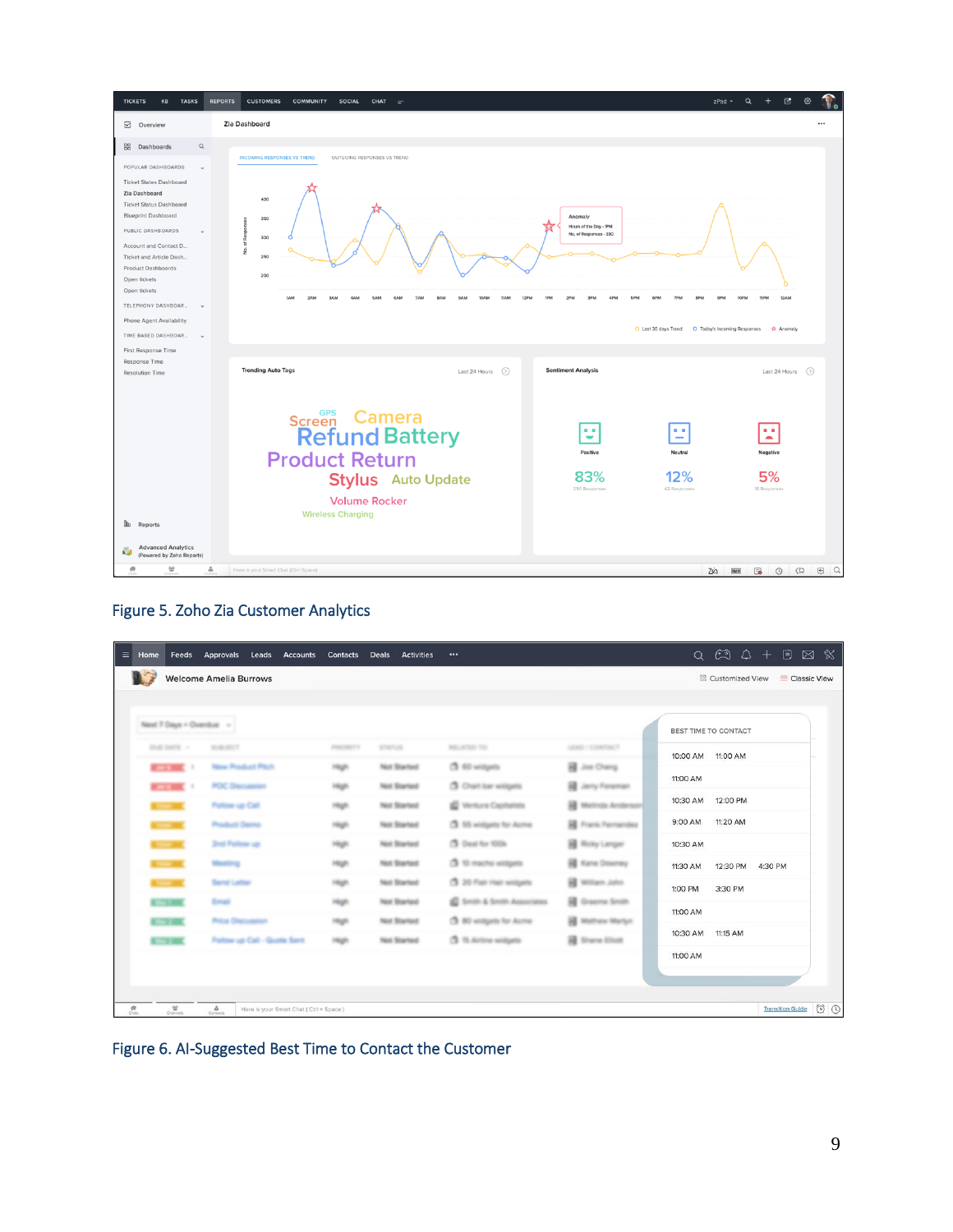The analytics tools are highly configurable, as Zoho offers low-code or no-code programming options to Zoho CX users, enabling them to structure their data warehouse through drag-and-drop motions on intuitive interfaces.

## <span id="page-9-0"></span>**Zoho CX Customer Testimonials**

In my recent interviews with Zoho CX platform customers, I collected some interesting feedback about how the product has been benefiting companies operating in diverse fields.

Jason Lambourne, Applications Manager for H&K International, a kitchen equipment manufacturer and distributor with 1,500 employees servicing global customers on all continents, had this to say on how Zoho CX helped the company during this rough time:

66

*The COVID-19 situation literally grounded our sales from a lot of traveling and customer meetings as they did before. However, two Zoho CX features helped us greatly to go through this rough time. One is the Zoho SalesIQ webchat function—our sales and customer service teams simply love it, as it digitally bridges the distance with our customers, in real-time. Another thing we see a lot of value in is Zoho's mobile application. It enables our work-from-home employees to access business information from any of their mobile devices and surprisingly got us to a higher level of internal collaboration efficiency than before. We also use Zoho Analytics a lot, as we found it's quite intuitive when it comes to analyzing customer data. We now have more freedom to move all kinds of data around, simply by drag and drop.*

#### 55

Julie Dories, Director of Sales Operation at Rain for Rent, a leading provider of temporary liquid handling solutions, expressed the following sentiments on how the company's workforce has taken advantage of Zoho CX:

## "

*We have been running our core CRM within Zoho since 2018, after moving over from a well-known CRM brand that was costly to maintain, overly complex, and not reliable to support our field sales. We were looking for options in the market and tested out Zoho CRM and Mobile applications. The switch decision was made quickly because of Zoho's performance and its hard-to-beat pricing. Two years after we went live, not only did we find the apps got the job done but also we got an unexpected benefit*—*the users,*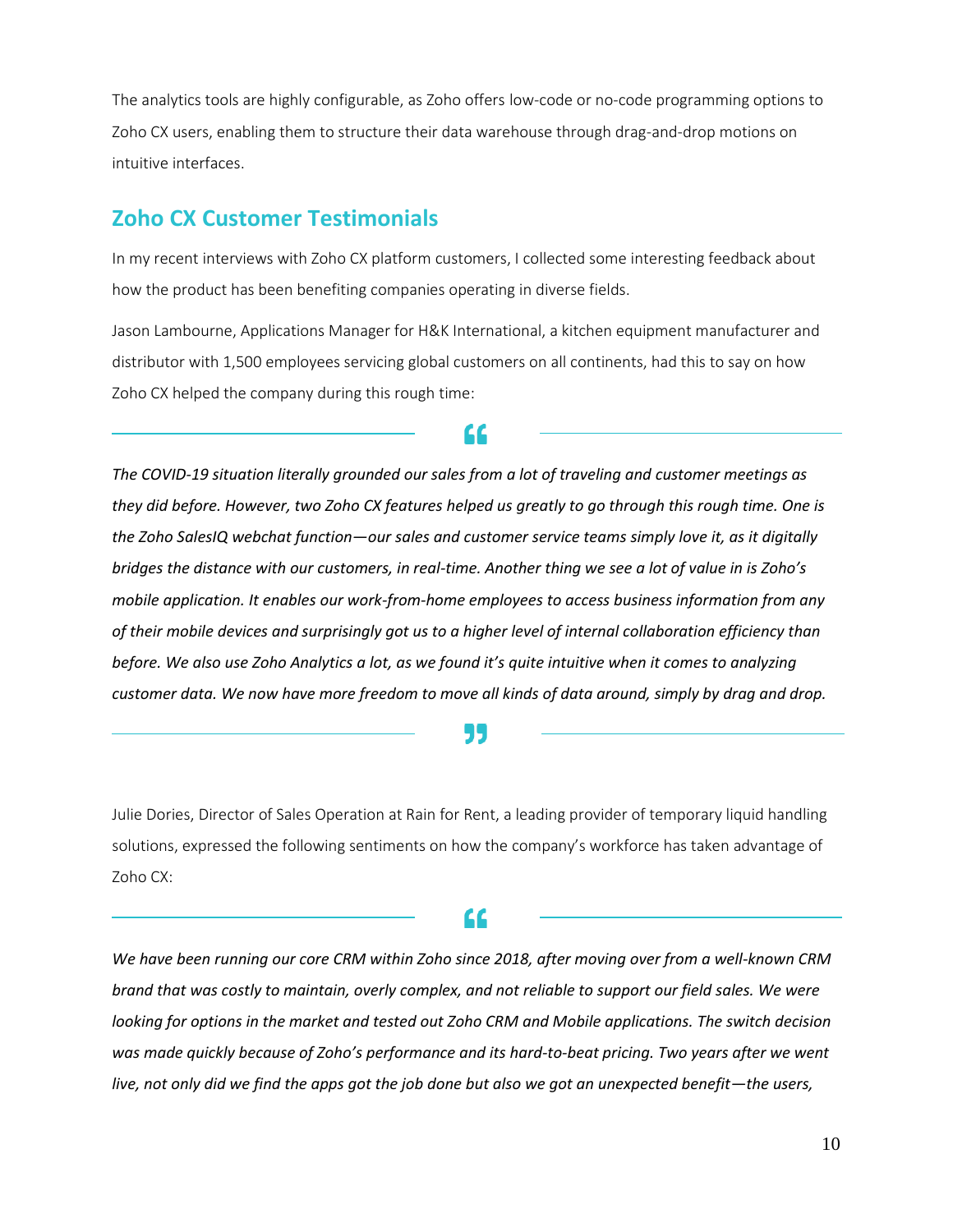*mostly sales and marketing people, didn't hate it. One reason is that Zoho gives us all the open API tools to integrate smoothly with our ERP. Secondly, it provides us with new capabilities that we didn't find in our legacy systems: super easy user interface, highly reliable mobile access, omnichannel customer engagement capabilities that allow us to 'stay close' with our customers in COVID-19 lockdowns, and most of all, it's a solution that is simple enough to learn and manage—now we are Zoho experts. Zoho has new apps released all the time, so we will try to leverage all its potentials down the road. Overall, we are pretty happy with where we are going.*

99

As a third example, Mike Sigvaldason, Corporate Zoho Administrator at Arctic Spas, a designer hot tub manufacturer, said the following on how they are using the full functionality of Zoho CX:

*We've been using Zoho for over 7 years. In the beginning, it was only CRM. But in these years, Zoho has grown rapidly from a single solution provider to a business platform, an all-in-one source of different business applications and tools that we can run our core business with. We are now using 14 to 15 Zoho apps that support our CRM, analytics, workflow, document, scheduling, customer journey, and helpdesk functions. I don't think we are going to look elsewhere for another software provider, because Zoho gives me everything I want from a solution: simplicity, integratability, user adoption, and powerful mobile manageability.*

"

55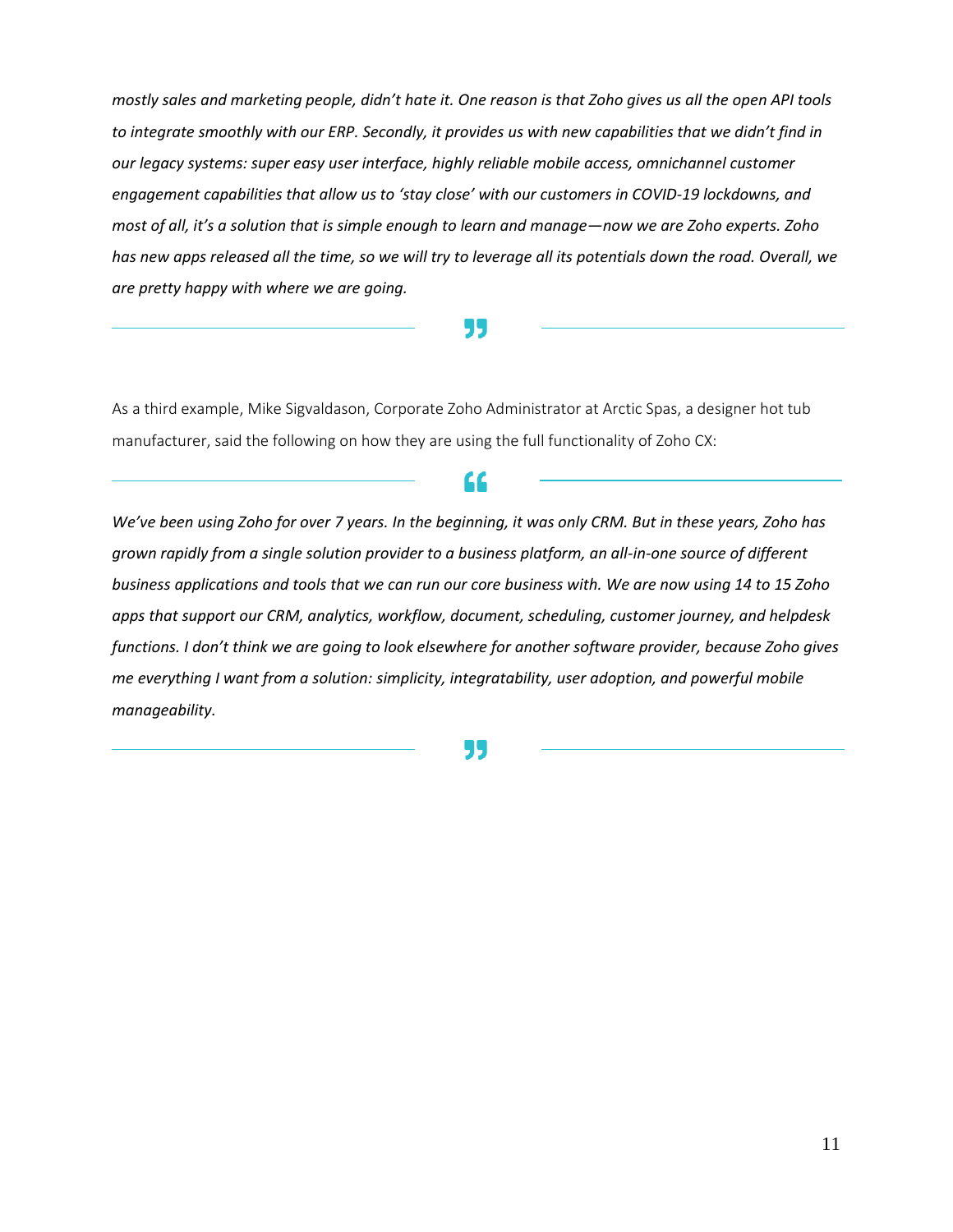# <span id="page-11-0"></span>**Final Thoughts**

Zoho is undoubtedly one of the front-runners in this platform technology economy and has achieved high popularity and success in the small to midsize business (SMB) space. Based on customers' feedback, Zoho CX is often chosen for the following main reasons:

- ➢ In-depth functionalities
- ➢ Scalability
- $\triangleright$  Ease of use
- ➢ Mobility
- ➢ Hard-to-beat pricing
- $\triangleright$  Customer-driven, advanced reporting, and analytical capabilities
- $\triangleright$  Agile development scope (pro-code, low-code, or no-code customization, and easy integration with third-party applications)

While Zoho CX provides a wide array of toolkits that small or midsize companies can choose from depending on their needs, large enterprises may seek a prepackaged offering that subsumes all the technologies they need to meet their exacting requirements. With one of the industry's widest selection of technology capabilities, Zoho is currently laddering up to the large enterprise market and may be served well by formulating a targeted solution packaging strategy.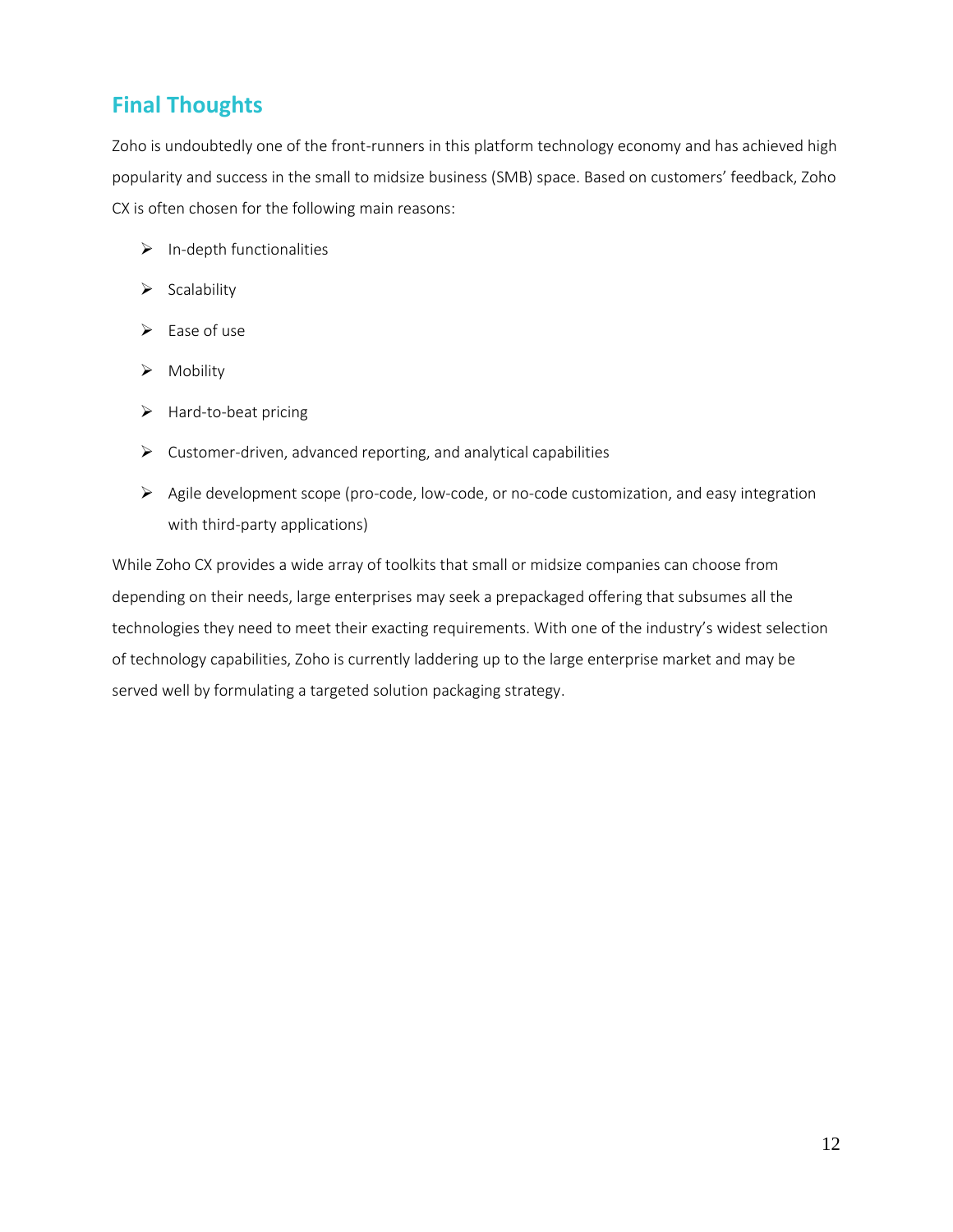## <span id="page-12-0"></span>**About the Author**



[Yu Chen](https://www3.technologyevaluation.com/research/author/yu-chen.html) is a senior analyst covering a range of application areas, including enterprise mobility management (EMM), enterprise resource planning (ERP), enterprise asset management (EAM), field service management (FSM), and customer engagement. Yu has more than 15 years of experience in IT business development and application analysis.

Before joining TEC, he worked as a team leader at one of Canada's largest B2B IT

resellers for 7 years, helping business clients with structuring or upgrading storage and mobile application and hardware infrastructure. After joining TEC, he first worked as a senior consultant in Vendor Services, which enabled him to acquire an in-depth understanding of software vendors' challenges and pain points. He helped develop programs assisting vendors across the world with content creation and competitive intelligence.

Chen holds an MBA in business policy and strategy from the John Molson School of Business at Concordia University in Montreal, Canada.